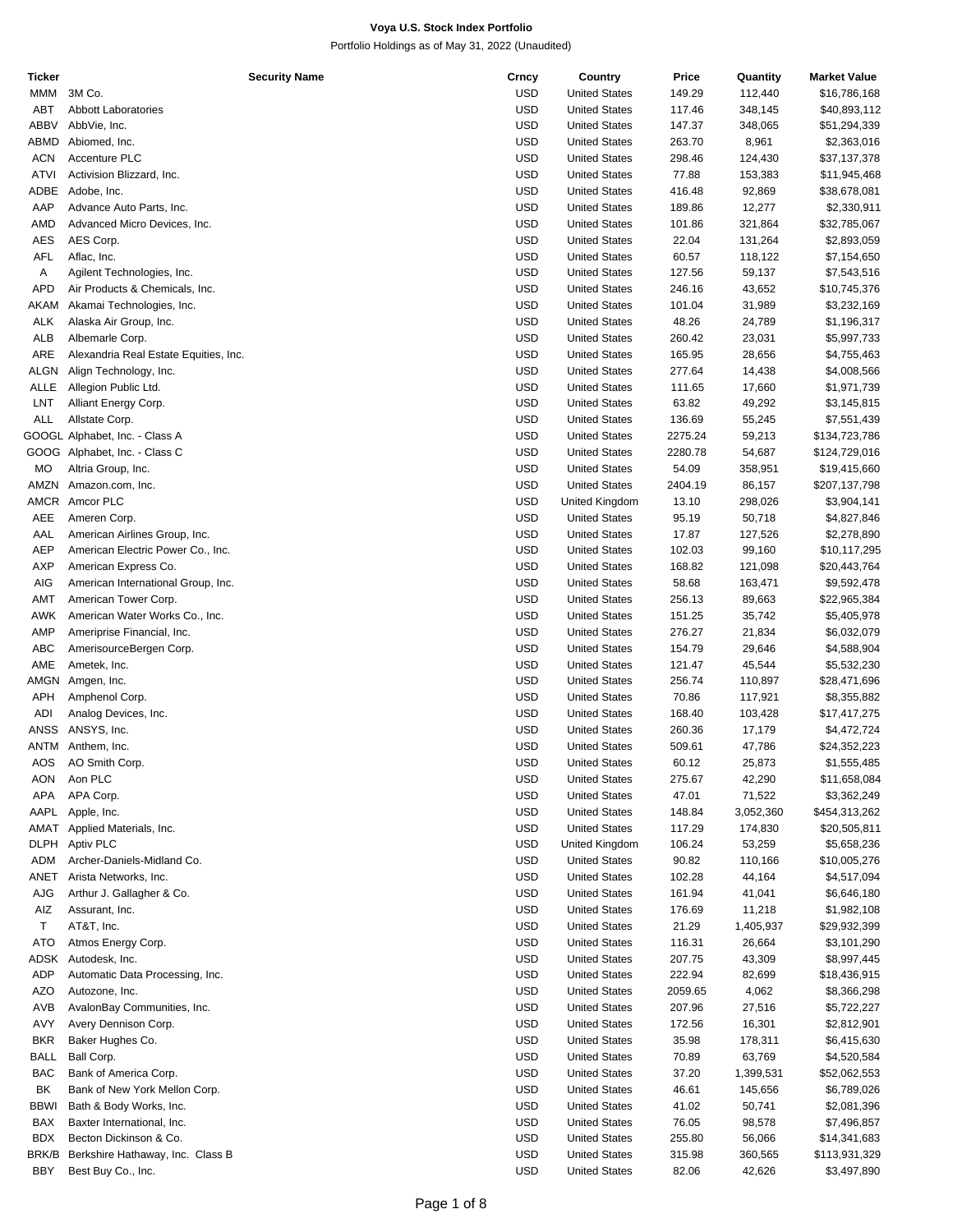| Ticker      | <b>Security Name</b>                                          | Crncy      | Country              | Price   | Quantity   | <b>Market Value</b> |
|-------------|---------------------------------------------------------------|------------|----------------------|---------|------------|---------------------|
| <b>BIO</b>  | Bio-Rad Laboratories, Inc.                                    | <b>USD</b> | <b>United States</b> | 537.79  | 4,254      | \$2,287,759         |
| <b>TECH</b> | Bio-Techne Corp.                                              | <b>USD</b> | <b>United States</b> | 369.73  | 7,735      | \$2,859,862         |
| <b>BIIB</b> | Biogen, Inc.                                                  | <b>USD</b> | <b>United States</b> | 200.00  | 28,921     | \$5,784,200         |
|             | TFDXX BlackRock Liquidity Funds, FedFund, Institutional Class | <b>USD</b> | <b>United States</b> | 1.00    | 68,088,000 | \$68,088,000        |
| <b>BLK</b>  | Blackrock, Inc.                                               | <b>USD</b> | <b>United States</b> | 669.08  | 28,072     | \$18,782,414        |
| BA          | Boeing Co.                                                    | <b>USD</b> | <b>United States</b> | 131.40  | 107,895    | \$14,177,403        |
| <b>BKNG</b> |                                                               | <b>USD</b> |                      |         |            |                     |
|             | Booking Holdings, Inc.                                        |            | <b>United States</b> | 2243.56 | 8,085      | \$18,139,183        |
| <b>BWA</b>  | BorgWarner, Inc.                                              | <b>USD</b> | <b>United States</b> | 40.32   | 47,207     | \$1,903,386         |
| <b>BXP</b>  | Boston Properties, Inc.                                       | <b>USD</b> | <b>United States</b> | 111.18  | 27,987     | \$3,111,595         |
| <b>BSX</b>  | Boston Scientific Corp.                                       | <b>USD</b> | <b>United States</b> | 41.01   | 280,556    | \$11,505,602        |
| <b>BMY</b>  | Bristol-Myers Squibb Co.                                      | <b>USD</b> | <b>United States</b> | 75.45   | 429,147    | \$32,379,141        |
| <b>AVGO</b> | Broadcom, Inc.                                                | <b>USD</b> | <b>United States</b> | 580.13  | 81,288     | \$47,157,607        |
| BR          | Broadridge Financial Solutions, Inc.                          | <b>USD</b> | <b>United States</b> | 146.22  | 22,991     | \$3,361,744         |
| <b>BRO</b>  | Brown & Brown, Inc.                                           | <b>USD</b> | <b>United States</b> | 59.37   | 46,163     | \$2,740,697         |
| BF/B        | Brown-Forman Corp. - Class B                                  | <b>USD</b> | <b>United States</b> | 66.12   | 35,980     | \$2,378,998         |
| <b>CDNS</b> | Cadence Design Systems, Inc.                                  | <b>USD</b> | <b>United States</b> | 153.73  | 54,564     | \$8,388,124         |
| CZR         | Caesars Entertainment, Inc.                                   | <b>USD</b> | <b>United States</b> | 50.17   | 42,088     | \$2,111,555         |
| <b>CPT</b>  | <b>Camden Property Trust</b>                                  | <b>USD</b> | <b>United States</b> | 143.49  | 20,121     | \$2,887,162         |
| CPB         | Campbell Soup Co.                                             | <b>USD</b> | <b>United States</b> | 47.91   | 39,803     | \$1,906,962         |
| COF         | Capital One Financial Corp.                                   | <b>USD</b> | <b>United States</b> | 127.86  | 81,490     | \$10,419,311        |
| CAH         |                                                               | <b>USD</b> |                      |         |            |                     |
|             | Cardinal Health, Inc.                                         |            | <b>United States</b> | 56.32   | 54,548     | \$3,072,143         |
| <b>KMX</b>  | Carmax, Inc.                                                  | <b>USD</b> | <b>United States</b> | 99.27   | 31,832     | \$3,159,963         |
| CCL         | Carnival Corp.                                                | <b>USD</b> | <b>United States</b> | 13.88   | 159,242    | \$2,210,279         |
|             | CARR Carrier Global Corp.                                     | <b>USD</b> | <b>United States</b> | 39.31   | 168,436    | \$6,621,219         |
| <b>CTLT</b> | Catalent, Inc.                                                | <b>USD</b> | <b>United States</b> | 103.06  | 35,262     | \$3,634,102         |
| CAT         | Caterpillar, Inc.                                             | <b>USD</b> | <b>United States</b> | 215.85  | 106,502    | \$22,988,457        |
| CBOE        | Cboe Global Markets, Inc.                                     | <b>USD</b> | <b>United States</b> | 112.31  | 20,996     | \$2,358,061         |
| CBRE        | CBRE Group, Inc.                                              | <b>USD</b> | <b>United States</b> | 82.84   | 65,890     | \$5,458,328         |
| <b>CDW</b>  | CDW Corp.                                                     | <b>USD</b> | <b>United States</b> | 169.86  | 26,721     | \$4,538,829         |
| СE          | Celanese Corp.                                                | <b>USD</b> | <b>United States</b> | 156.52  | 21,269     | \$3,329,024         |
| <b>CNC</b>  | Centene Corp.                                                 | <b>USD</b> | <b>United States</b> | 81.44   | 114,881    | \$9,355,909         |
| <b>CNP</b>  | Centerpoint Energy, Inc.                                      | <b>USD</b> | <b>United States</b> | 32.05   | 123,813    | \$3,968,207         |
| CDAY        | Ceridian HCM Holding, Inc.                                    | <b>USD</b> | <b>United States</b> | 56.30   | 26,933     | \$1,516,328         |
|             | CERN Cerner Corp.                                             | <b>USD</b> | <b>United States</b> |         |            | \$5,494,376         |
|             |                                                               |            |                      | 94.85   | 57,927     |                     |
| CF          | CF Industries Holdings, Inc.                                  | <b>USD</b> | <b>United States</b> | 98.77   | 42,226     | \$4,170,662         |
|             | CHRW CH Robinson Worldwide, Inc.                              | <b>USD</b> | <b>United States</b> | 108.51  | 25,592     | \$2,776,988         |
| CRL         | Charles River Laboratories International, Inc.                | <b>USD</b> | <b>United States</b> | 234.08  | 9,935      | \$2,325,585         |
|             | SCHW Charles Schwab Corp.                                     | <b>USD</b> | <b>United States</b> | 70.10   | 295,990    | \$20,748,899        |
| <b>CHTR</b> | Charter Communications, Inc.                                  | <b>USD</b> | <b>United States</b> | 506.93  | 23,467     | \$11,896,126        |
| <b>CVX</b>  | Chevron Corp.                                                 | <b>USD</b> | <b>United States</b> | 174.66  | 379,527    | \$66,288,186        |
| <b>CMG</b>  | Chipotle Mexican Grill, Inc.                                  | <b>USD</b> | <b>United States</b> | 1402.55 | 5,539      | \$7,768,724         |
| CB          | Chubb Ltd.                                                    | <b>USD</b> | Switzerland          | 211.29  | 84,805     | \$17,918,448        |
| <b>CHD</b>  | Church & Dwight Co., Inc.                                     | <b>USD</b> | <b>United States</b> | 90.06   | 47,646     | \$4,290,999         |
| CI          | Cigna Corp.                                                   | <b>USD</b> | <b>United States</b> | 268.29  | 63,583     | \$17,058,683        |
| <b>CINF</b> | Cincinnati Financial Corp.                                    | <b>USD</b> | <b>United States</b> | 127.86  | 29,505     | \$3,772,509         |
| <b>CTAS</b> | Cintas Corp.                                                  | <b>USD</b> | <b>United States</b> | 398.33  | 17,360     | \$6,915,009         |
| <b>CSCO</b> | Cisco Systems, Inc.                                           | <b>USD</b> | <b>United States</b> | 45.05   | 830,372    | \$37,408,259        |
| С           |                                                               | <b>USD</b> | <b>United States</b> |         |            |                     |
|             | Citigroup, Inc.                                               |            |                      | 53.41   | 390,693    | \$20,866,913        |
| <b>CFG</b>  | Citizens Financial Group, Inc.                                | <b>USD</b> | <b>United States</b> | 41.38   | 97,429     | \$4,031,612         |
| CTXS        | Citrix Systems, Inc.                                          | <b>USD</b> | <b>United States</b> | 100.69  | 24,556     | \$2,472,544         |
| <b>CLX</b>  | Clorox Co.                                                    | <b>USD</b> | <b>United States</b> | 145.36  | 24,228     | \$3,521,782         |
| <b>CME</b>  | CME Group, Inc.                                               | <b>USD</b> | <b>United States</b> | 198.83  | 70,759     | \$14,069,012        |
| <b>CMS</b>  | CMS Energy Corp.                                              | USD        | <b>United States</b> | 71.04   | 57,049     | \$4,052,761         |
| KO          | Coca-Cola Co.                                                 | <b>USD</b> | <b>United States</b> | 63.38   | 765,376    | \$48,509,531        |
| <b>CTSH</b> | Cognizant Technology Solutions Corp.                          | <b>USD</b> | <b>United States</b> | 74.70   | 103,413    | \$7,724,951         |
| СL          | Colgate-Palmolive Co.                                         | <b>USD</b> | <b>United States</b> | 78.81   | 165,942    | \$13,077,889        |
|             | CMCSA Comcast Corp. Class A                                   | <b>USD</b> | <b>United States</b> | 44.28   | 890,654    | \$39,438,159        |
| <b>CMA</b>  | Comerica, Inc.                                                | <b>USD</b> | <b>United States</b> | 83.21   | 25,730     | \$2,140,993         |
| CAG         | Conagra Brands, Inc.                                          | <b>USD</b> | <b>United States</b> | 32.89   | 94,444     | \$3,106,263         |
| COP         | ConocoPhillips                                                | <b>USD</b> | <b>United States</b> | 112.36  | 256,389    | \$28,807,868        |
| ED          | Consolidated Edison, Inc.                                     | USD        | <b>United States</b> |         |            |                     |
|             |                                                               |            |                      | 99.26   | 69,647     | \$6,913,161         |
| STZ         | Constellation Brands, Inc.                                    | <b>USD</b> | <b>United States</b> | 245.47  | 32,355     | \$7,942,182         |
| CEG         | Constellation Energy Corp.                                    | <b>USD</b> | <b>United States</b> | 62.08   | 64,282     | \$3,990,627         |
| COO         | Cooper Cos., Inc.                                             | <b>USD</b> | <b>United States</b> | 350.74  | 9,706      | \$3,404,282         |
| CPRT        | Copart, Inc.                                                  | <b>USD</b> | <b>United States</b> | 114.53  | 42,028     | \$4,813,467         |
| <b>GLW</b>  | Corning, Inc.                                                 | <b>USD</b> | <b>United States</b> | 35.82   | 147,071    | \$5,268,083         |
| CTVA        | Corteva, Inc.                                                 | <b>USD</b> | <b>United States</b> | 62.62   | 143,138    | \$8,963,302         |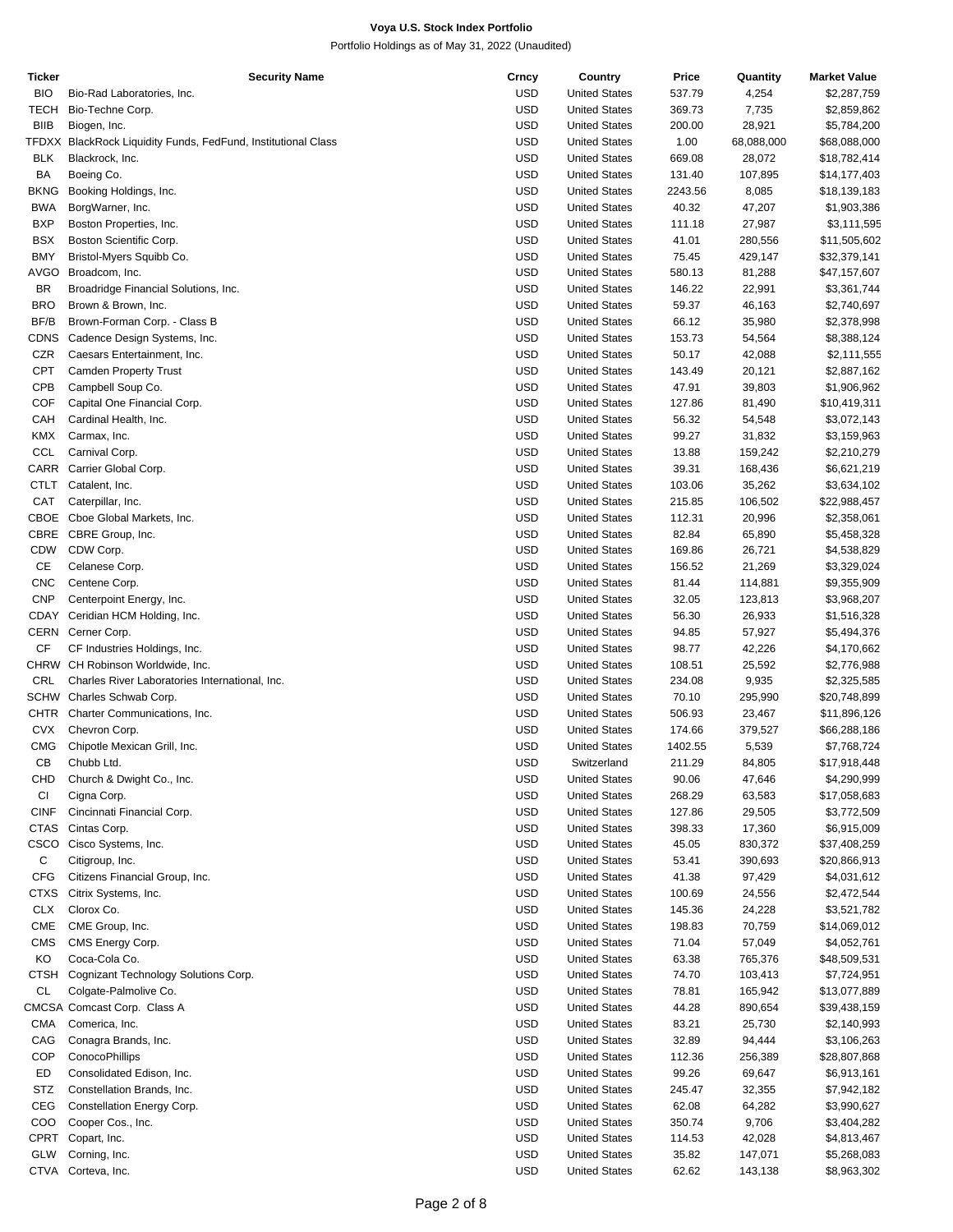| <b>Ticker</b> | <b>Security Name</b>                         | Crncy      | Country              | Price  | Quantity | <b>Market Value</b> |
|---------------|----------------------------------------------|------------|----------------------|--------|----------|---------------------|
|               | COST Costco Wholesale Corp.                  | <b>USD</b> | <b>United States</b> | 466.22 | 87,304   | \$40,702,871        |
|               | CTRA Coterra Energy, Inc.                    | <b>USD</b> | <b>United States</b> | 34.33  | 160,179  | \$5,498,945         |
| CCI           | Crown Castle International Corp.             | <b>USD</b> | <b>United States</b> | 189.65 | 85,093   | \$16,137,887        |
| CSX           | CSX Corp.                                    | <b>USD</b> | <b>United States</b> | 31.79  | 436,682  | \$13,882,121        |
| CMI           | Cummins, Inc.                                | <b>USD</b> | <b>United States</b> | 209.12 | 28,041   | \$5,863,934         |
| CVS           | CVS Health Corp.                             | <b>USD</b> | <b>United States</b> | 96.75  | 258,410  | \$25,001,168        |
| DHI           | D.R. Horton, Inc.                            | <b>USD</b> | <b>United States</b> | 75.15  | 63,488   | \$4,771,123         |
| DHR           | Danaher Corp.                                | <b>USD</b> | <b>United States</b> | 263.82 | 125,286  | \$33,052,953        |
| DRI           | Darden Restaurants, Inc.                     | <b>USD</b> | <b>United States</b> | 125.00 | 25,147   | \$3,143,375         |
| <b>DVA</b>    | DaVita, Inc.                                 | <b>USD</b> | <b>United States</b> | 97.49  | 12,134   | \$1,182,944         |
| DE            | Deere & Co.                                  | <b>USD</b> | <b>United States</b> | 357.78 | 55,217   | \$19,755,538        |
| DAL           | Delta Air Lines, Inc.                        | <b>USD</b> | <b>United States</b> | 41.69  | 126,007  | \$5,253,232         |
| XRAY          | DENTSPLY SIRONA, Inc.                        | <b>USD</b> | <b>United States</b> | 39.56  | 43,040   | \$1,702,662         |
| <b>DVN</b>    | Devon Energy Corp.                           | <b>USD</b> | <b>United States</b> | 74.90  | 123,959  | \$9,284,529         |
|               | DXCM DexCom, Inc.                            | <b>USD</b> | <b>United States</b> | 297.94 | 19,082   | \$5,685,291         |
| <b>FANG</b>   |                                              | <b>USD</b> | <b>United States</b> | 152.02 |          |                     |
|               | Diamondback Energy, Inc.                     |            |                      |        | 33,530   | \$5,097,231         |
| <b>DLR</b>    | Digital Realty Trust, Inc.                   | <b>USD</b> | <b>United States</b> | 139.59 | 55,873   | \$7,799,312         |
| <b>DFS</b>    | <b>Discover Financial Services</b>           | <b>USD</b> | <b>United States</b> | 113.49 | 56,702   | \$6,435,110         |
| <b>DISH</b>   | Dish Network Corp. - Class A                 | <b>USD</b> | <b>United States</b> | 22.83  | 49,163   | \$1,122,391         |
| DG            | Dollar General Corp.                         | <b>USD</b> | <b>United States</b> | 220.34 | 45,619   | \$10,051,690        |
| <b>DLTR</b>   | Dollar Tree, Inc.                            | <b>USD</b> | <b>United States</b> | 160.33 | 44,290   | \$7,101,016         |
| D             | Dominion Energy, Inc.                        | <b>USD</b> | <b>United States</b> | 84.22  | 159,475  | \$13,430,985        |
| <b>DPZ</b>    | Domino's Pizza, Inc.                         | <b>USD</b> | <b>United States</b> | 363.17 | 7,164    | \$2,601,750         |
| <b>DOV</b>    | Dover Corp.                                  | <b>USD</b> | <b>United States</b> | 133.91 | 28,348   | \$3,796,081         |
| <b>DOW</b>    | Dow, Inc.                                    | <b>USD</b> | <b>United States</b> | 67.98  | 144,856  | \$9,847,311         |
| DTE           | DTE Energy Co.                               | <b>USD</b> | <b>United States</b> | 132.71 | 38,145   | \$5,062,223         |
| <b>DUK</b>    | Duke Energy Corp.                            | <b>USD</b> | <b>United States</b> | 112.52 | 151,446  | \$17,040,704        |
| <b>DRE</b>    | Duke Realty Corp.                            | <b>USD</b> | <b>United States</b> | 52.83  | 74,983   | \$3,961,352         |
| DD            | DuPont de Nemours, Inc.                      | <b>USD</b> | <b>United States</b> | 67.85  | 100,982  | \$6,851,629         |
| <b>DXC</b>    | DXC Technology Co.                           | <b>USD</b> | <b>United States</b> | 35.22  | 48,133   | \$1,695,244         |
| <b>EMN</b>    | Eastman Chemical Co.                         | <b>USD</b> | <b>United States</b> | 110.16 | 25,398   | \$2,797,844         |
| ETN           | Eaton Corp. PLC                              | <b>USD</b> | <b>United States</b> | 138.60 | 78,477   | \$10,876,912        |
| EBAY          | eBay, Inc.                                   | <b>USD</b> | <b>United States</b> | 48.67  | 123,249  | \$5,998,529         |
| ECL           | Ecolab, Inc.                                 | <b>USD</b> | <b>United States</b> | 163.91 | 49,085   | \$8,045,522         |
| EIX           | Edison International                         | <b>USD</b> | <b>United States</b> | 69.91  | 74,797   | \$5,229,058         |
| EW            | Edwards Lifesciences Corp.                   | <b>USD</b> | <b>United States</b> | 100.85 | 122,921  | \$12,396,583        |
| EA            | Electronic Arts, Inc.                        | <b>USD</b> | <b>United States</b> | 138.65 | 55,368   | \$7,676,773         |
| LLY           | Eli Lilly & Co.                              | <b>USD</b> | <b>United States</b> | 313.44 | 156,319  | \$48,996,627        |
| <b>EMR</b>    | Emerson Electric Co.                         | <b>USD</b> | <b>United States</b> | 88.66  | 116,948  | \$10,368,610        |
| <b>ENPH</b>   | Enphase Energy, Inc.                         | <b>USD</b> | <b>United States</b> | 186.19 | 26,370   | \$4,909,830         |
| ETR           | Entergy Corp.                                | <b>USD</b> | <b>United States</b> | 120.32 | 39,570   | \$4,761,062         |
| EOG           | EOG Resources, Inc.                          | <b>USD</b> | <b>United States</b> | 136.96 | 115,194  | \$15,776,970        |
|               | EPAM EPAM Systems, Inc.                      | <b>USD</b> | <b>United States</b> | 338.52 | 11,167   | \$3,780,253         |
| EFX           | Equifax, Inc.                                | <b>USD</b> | <b>United States</b> | 202.58 | 24,020   | \$4,865,972         |
| EQIX          | Equinix, Inc.                                | <b>USD</b> | <b>United States</b> | 687.09 | 17,727   | \$12,180,044        |
| EQR           | <b>Equity Residential</b>                    | USD        | <b>United States</b> | 76.83  | 67,281   | \$5,169,199         |
| ESS           | Essex Property Trust, Inc.                   | <b>USD</b> | <b>United States</b> | 283.85 | 12,846   | \$3,646,337         |
| EL            | Estee Lauder Cos., Inc.                      | <b>USD</b> | <b>United States</b> | 254.65 | 45,760   | \$11,652,784        |
|               |                                              | <b>USD</b> | <b>United States</b> |        |          |                     |
| ETSY          | Etsy, Inc.                                   |            |                      | 81.12  | 24,961   | \$2,024,836         |
| RE            | Everest Re Group Ltd.                        | <b>USD</b> | <b>United States</b> | 282.50 | 7,751    | \$2,189,658         |
| EVRG          | Evergy, Inc.                                 | <b>USD</b> | <b>United States</b> | 69.94  | 45,146   | \$3,157,511         |
| ES            | <b>Eversource Energy</b>                     | <b>USD</b> | <b>United States</b> | 92.32  | 67,689   | \$6,249,048         |
| EXC           | Exelon Corp.                                 | <b>USD</b> | <b>United States</b> | 49.15  | 192,846  | \$9,478,381         |
| EXPE          | Expedia Group, Inc.                          | USD        | <b>United States</b> | 129.33 | 29,578   | \$3,825,323         |
| EXPD          | Expeditors International Washington, Inc.    | <b>USD</b> | <b>United States</b> | 108.84 | 33,353   | \$3,630,141         |
| EXR           | Extra Space Storage, Inc.                    | <b>USD</b> | <b>United States</b> | 178.20 | 26,361   | \$4,697,530         |
| XOM           | Exxon Mobil Corp.                            | <b>USD</b> | <b>United States</b> | 96.00  | 833,515  | \$80,017,440        |
| <b>FFIV</b>   | F5, Inc.                                     | <b>USD</b> | <b>United States</b> | 163.04 | 11,958   | \$1,949,632         |
| <b>FDS</b>    | Factset Research Systems, Inc.               | <b>USD</b> | <b>United States</b> | 381.78 | 7,442    | \$2,841,207         |
| FAST          | Fastenal Co.                                 | <b>USD</b> | <b>United States</b> | 53.56  | 113,316  | \$6,069,205         |
| FRT           | <b>Federal Realty Investment Trust</b>       | <b>USD</b> | <b>United States</b> | 114.97 | 13,930   | \$1,601,532         |
| <b>FDX</b>    | FedEx Corp.                                  | USD        | <b>United States</b> | 224.58 | 47,994   | \$10,778,493        |
| <b>FIS</b>    | Fidelity National Information Services, Inc. | <b>USD</b> | <b>United States</b> | 104.50 | 119,889  | \$12,528,401        |
| <b>FITB</b>   | Fifth Third Bancorp                          | <b>USD</b> | <b>United States</b> | 39.43  | 134,620  | \$5,308,067         |
| <b>FRC</b>    | First Republic Bank                          | <b>USD</b> | <b>United States</b> | 155.03 | 35,293   | \$5,471,474         |
| FE            | FirstEnergy Corp.                            | USD        | <b>United States</b> | 42.96  | 112,260  | \$4,822,690         |
| <b>FISV</b>   | Fiserv, Inc.                                 | <b>USD</b> | <b>United States</b> | 100.18 | 116,989  | \$11,719,958        |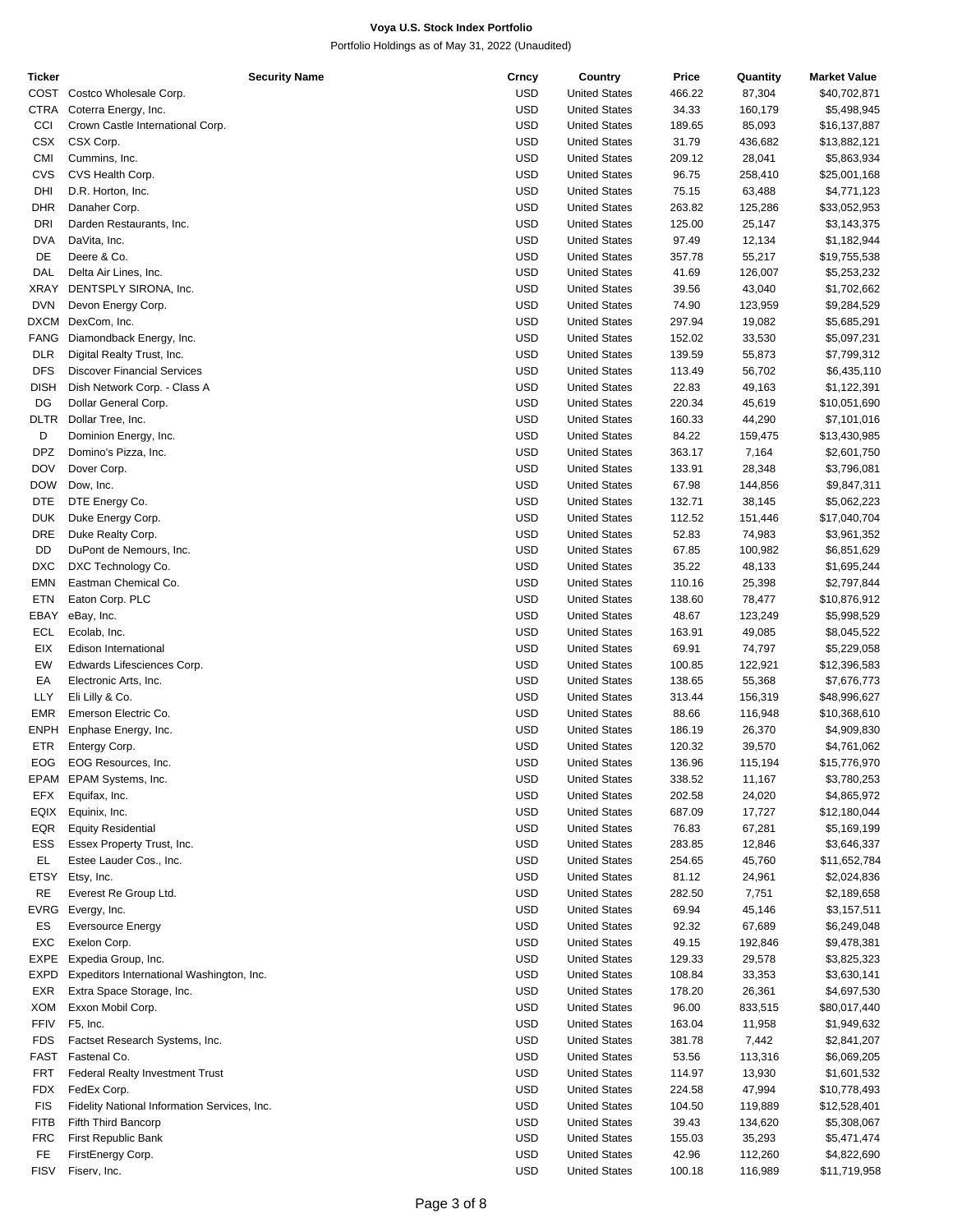| Ticker      | <b>Security Name</b>                     | Crncy      | Country              | Price  | Quantity | <b>Market Value</b> |
|-------------|------------------------------------------|------------|----------------------|--------|----------|---------------------|
| <b>FLT</b>  | FleetCor Technologies, Inc.              | <b>USD</b> | <b>United States</b> | 248.81 | 15,987   | \$3,977,725         |
| <b>FMC</b>  | FMC Corp.                                | <b>USD</b> | <b>United States</b> | 122.58 | 24,955   | \$3,058,984         |
| F           | Ford Motor Co.                           | <b>USD</b> | <b>United States</b> | 13.68  | 774,416  | \$10,594,011        |
| FTNT        | Fortinet, Inc.                           | <b>USD</b> | <b>United States</b> | 294.14 | 26,718   | \$7,858,833         |
| <b>FTV</b>  | Fortive Corp.                            | <b>USD</b> | <b>United States</b> | 61.77  | 70,598   | \$4,360,838         |
| <b>FBHS</b> | Fortune Brands Home & Security, Inc.     | <b>USD</b> | <b>United States</b> | 69.35  | 26,724   | \$1,853,309         |
| FOXA        | Fox Corp. - Class A                      | <b>USD</b> | <b>United States</b> | 35.51  | 62,177   | \$2,207,905         |
| <b>FOX</b>  | Fox Corp. - Class B                      | <b>USD</b> | <b>United States</b> | 32.71  | 28,703   | \$938,875           |
| <b>BEN</b>  |                                          | <b>USD</b> | <b>United States</b> | 27.08  |          |                     |
|             | Franklin Resources, Inc.                 |            |                      |        | 55,361   | \$1,499,176         |
| <b>FCX</b>  | Freeport-McMoRan, Inc.                   | <b>USD</b> | <b>United States</b> | 39.08  | 289,036  | \$11,295,527        |
| GRMN        | Garmin Ltd.                              | <b>USD</b> | <b>United States</b> | 105.62 | 29,913   | \$3,159,411         |
| IT          | Gartner, Inc.                            | <b>USD</b> | <b>United States</b> | 262.40 | 16,191   | \$4,248,518         |
| GNRC        | Generac Holdings, Inc.                   | <b>USD</b> | <b>United States</b> | 247.08 | 12,421   | \$3,068,981         |
| GD          | General Dynamics Corp.                   | <b>USD</b> | <b>United States</b> | 224.91 | 45,379   | \$10,206,191        |
| GE          | General Electric Co.                     | <b>USD</b> | <b>United States</b> | 78.29  | 216,437  | \$16,944,853        |
| GIS         | General Mills, Inc.                      | <b>USD</b> | <b>United States</b> | 69.85  | 118,761  | \$8,295,456         |
| GM          | General Motors Co.                       | <b>USD</b> | <b>United States</b> | 38.68  | 286,074  | \$11,065,342        |
| <b>GPC</b>  | Genuine Parts Co.                        | <b>USD</b> | <b>United States</b> | 136.73 | 28,040   | \$3,833,909         |
| <b>GILD</b> | Gilead Sciences, Inc.                    | <b>USD</b> | <b>United States</b> | 64.85  | 246,966  | \$16,015,745        |
| GPN         | Global Payments, Inc.                    | <b>USD</b> | <b>United States</b> | 131.04 | 56,062   | \$7,346,364         |
| GL          | Globe Life, Inc.                         | <b>USD</b> | <b>United States</b> | 97.57  | 18,291   | \$1,784,653         |
| GS          | Goldman Sachs Group, Inc.                | <b>USD</b> | <b>United States</b> | 326.85 | 66,833   | \$21,844,366        |
|             | Halliburton Co.                          | <b>USD</b> |                      |        |          |                     |
| HAL         |                                          |            | <b>United States</b> | 40.50  | 176,913  | \$7,164,977         |
| HIG         | Hartford Financial Services Group, Inc.  | <b>USD</b> | <b>United States</b> | 72.51  | 65,936   | \$4,781,019         |
| <b>HAS</b>  | Hasbro, Inc.                             | <b>USD</b> | <b>United States</b> | 89.75  | 25,530   | \$2,291,318         |
| <b>HCA</b>  | HCA Healthcare, Inc.                     | <b>USD</b> | <b>United States</b> | 210.40 | 47,151   | \$9,920,570         |
| PEAK        | Healthpeak Properties, Inc.              | <b>USD</b> | <b>United States</b> | 29.69  | 106,179  | \$3,152,455         |
| <b>HSIC</b> | Henry Schein, Inc.                       | <b>USD</b> | <b>United States</b> | 85.64  | 27,302   | \$2,338,143         |
| <b>HSY</b>  | Hershey Co.                              | <b>USD</b> | <b>United States</b> | 211.71 | 28,625   | \$6,060,199         |
| <b>HES</b>  | Hess Corp.                               | <b>USD</b> | <b>United States</b> | 123.07 | 54,272   | \$6,679,255         |
| <b>HPE</b>  | Hewlett Packard Enterprise Co.           | <b>USD</b> | <b>United States</b> | 15.60  | 254,656  | \$3,972,634         |
| HLT         | Hilton Worldwide Holdings, Inc.          | <b>USD</b> | <b>United States</b> | 140.86 | 54,875   | \$7,729,693         |
| HOLX        | Hologic, Inc.                            | <b>USD</b> | <b>United States</b> | 75.27  | 49,217   | \$3,704,564         |
| HD          | Home Depot, Inc.                         | <b>USD</b> | <b>United States</b> | 302.75 | 205,592  | \$62,242,978        |
| HON         | Honeywell International, Inc.            | <b>USD</b> | <b>United States</b> | 193.62 | 135,026  | \$26,143,734        |
| HRL         | Hormel Foods Corp.                       | <b>USD</b> | <b>United States</b> | 48.67  | 55,548   | \$2,703,521         |
| HST         | Host Hotels & Resorts, Inc.              | <b>USD</b> | <b>United States</b> | 19.99  | 140,581  | \$2,810,214         |
|             |                                          |            |                      |        |          |                     |
| HWM         | Howmet Aerospace, Inc.                   | <b>USD</b> | <b>United States</b> | 35.77  | 74,721   | \$2,672,770         |
| <b>HPQ</b>  | HP, Inc.                                 | <b>USD</b> | <b>United States</b> | 38.84  | 213,169  | \$8,279,484         |
| <b>HUM</b>  | Humana, Inc.                             | <b>USD</b> | <b>United States</b> | 454.23 | 25,306   | \$11,494,744        |
| HBAN        | Huntington Bancshares, Inc.              | <b>USD</b> | <b>United States</b> | 13.88  | 283,066  | \$3,928,956         |
| HII         | Huntington Ingalls Industries, Inc.      | <b>USD</b> | <b>United States</b> | 210.46 | 7,887    | \$1,659,898         |
| IEX         | IDEX Corp.                               | <b>USD</b> | <b>United States</b> | 191.55 | 14,969   | \$2,867,312         |
| <b>IDXX</b> | Idexx Laboratories, Inc.                 | <b>USD</b> | <b>United States</b> | 391.62 | 16,694   | \$6,537,704         |
| <b>ITW</b>  | Illinois Tool Works, Inc.                | USD        | <b>United States</b> | 208.07 | 56,236   | \$11,701,025        |
| <b>ILMN</b> | Illumina, Inc.                           | <b>USD</b> | <b>United States</b> | 239.48 | 30,773   | \$7,369,518         |
| <b>INCY</b> | Incyte Corp., Ltd.                       | <b>USD</b> | <b>United States</b> | 75.89  | 37,039   | \$2,810,890         |
| IR          | Ingersoll Rand, Inc.                     | <b>USD</b> | <b>United States</b> | 47.15  | 80,246   | \$3,783,599         |
| <b>INTC</b> | Intel Corp.                              | USD        | <b>United States</b> | 44.42  | 801,705  | \$35,611,736        |
| ICE         | Intercontinental Exchange, Inc.          | <b>USD</b> | <b>United States</b> | 102.39 | 110,619  | \$11,326,279        |
| <b>IBM</b>  | International Business Machines Corp.    | <b>USD</b> | <b>United States</b> | 138.84 | 176,564  | \$24,514,146        |
| IFF         | International Flavors & Fragrances, Inc. | <b>USD</b> | <b>United States</b> | 132.17 | 50,116   | \$6,623,832         |
|             |                                          |            |                      |        |          |                     |
| IP          | International Paper Co.                  | USD        | <b>United States</b> | 48.45  | 76,245   | \$3,694,070         |
| IPG         | Interpublic Group of Cos., Inc.          | <b>USD</b> | <b>United States</b> | 32.23  | 77,497   | \$2,497,728         |
| <b>INTU</b> | Intuit, Inc.                             | <b>USD</b> | <b>United States</b> | 414.46 | 55,751   | \$23,106,559        |
| ISRG        | Intuitive Surgical, Inc.                 | <b>USD</b> | <b>United States</b> | 227.64 | 70,433   | \$16,033,368        |
| IVZ         | Invesco Ltd.                             | USD        | <b>United States</b> | 19.34  | 67,194   | \$1,299,532         |
| <b>IPGP</b> | IPG Photonics Corp.                      | <b>USD</b> | <b>United States</b> | 105.49 | 7,032    | \$741,806           |
| IQV         | IQVIA Holdings, Inc.                     | <b>USD</b> | <b>United States</b> | 215.25 | 37,612   | \$8,095,983         |
| <b>IRM</b>  | Iron Mountain, Inc.                      | <b>USD</b> | <b>United States</b> | 53.90  | 57,007   | \$3,072,677         |
| JKHY        | Jack Henry & Associates, Inc.            | USD        | <b>United States</b> | 188.12 | 14,338   | \$2,697,265         |
| J           | Jacobs Engineering Group, Inc.           | <b>USD</b> | <b>United States</b> | 140.09 | 25,441   | \$3,564,030         |
| JBHT        | JB Hunt Transport Services, Inc.         | <b>USD</b> | <b>United States</b> | 172.58 | 16,540   | \$2,854,473         |
| SJM         | JM Smucker Co.                           | <b>USD</b> | <b>United States</b> | 125.37 | 21,335   | \$2,674,769         |
|             | Johnson & Johnson                        | USD        |                      |        |          |                     |
| JNJ         |                                          |            | <b>United States</b> | 179.53 | 518,312  | \$93,052,553        |
| JCI         | Johnson Controls International plc       | <b>USD</b> | <b>United States</b> | 54.51  | 138,335  | \$7,540,641         |
| JPM         | JPMorgan Chase & Co.                     | <b>USD</b> | <b>United States</b> | 132.23 | 581,840  | \$76,936,703        |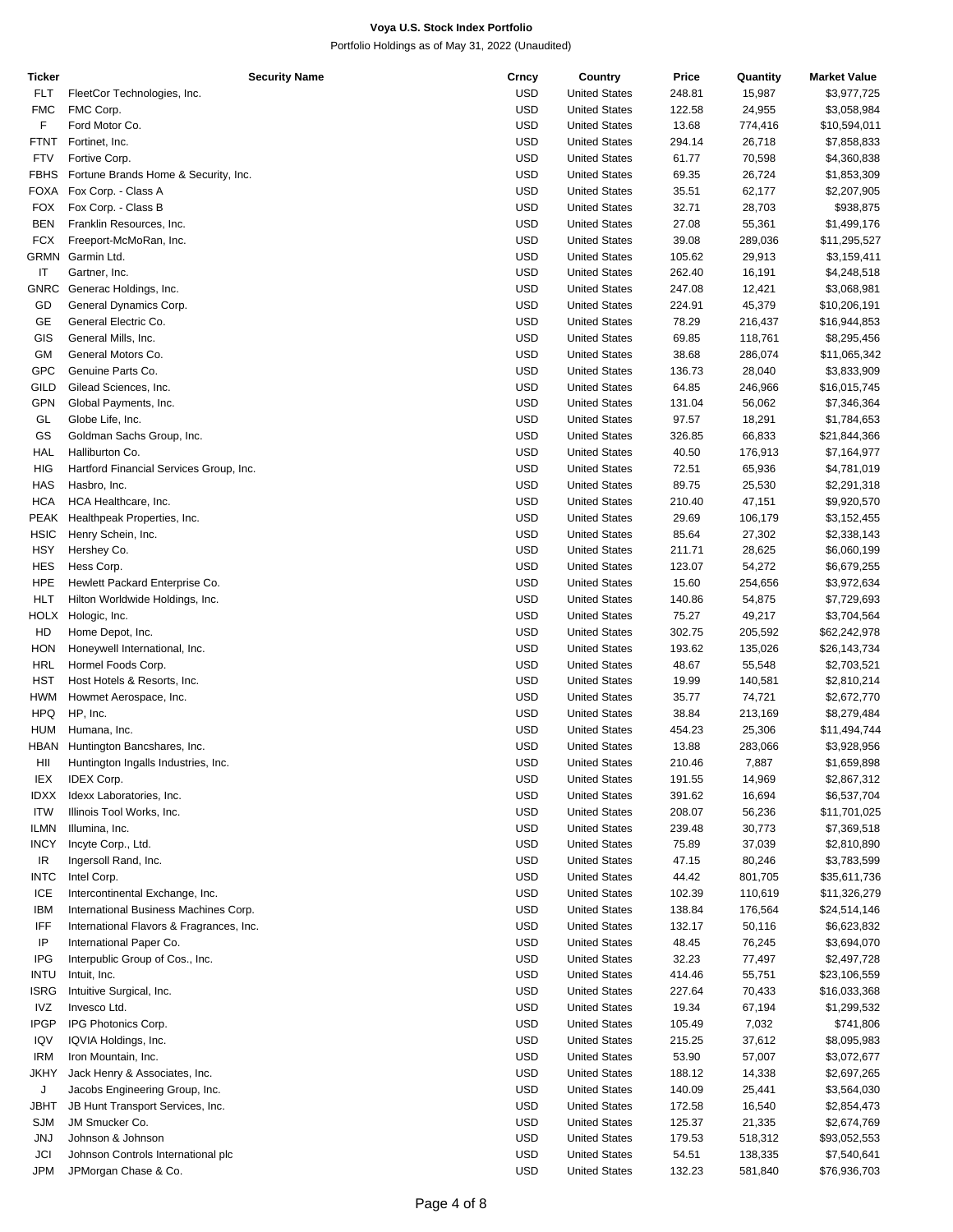| Ticker      | <b>Security Name</b>                    | Crncy      | Country              | Price   | Quantity  | <b>Market Value</b> |
|-------------|-----------------------------------------|------------|----------------------|---------|-----------|---------------------|
| <b>JNPR</b> | Juniper Networks, Inc.                  | <b>USD</b> | <b>United States</b> | 30.68   | 64,022    | \$1,964,195         |
| Κ           | Kellogg Co.                             | <b>USD</b> | <b>United States</b> | 69.74   | 50,371    | \$3,512,874         |
|             |                                         |            |                      |         |           |                     |
| KEY         | Keycorp                                 | <b>USD</b> | <b>United States</b> | 19.96   | 182,874   | \$3,650,165         |
| KEYS        | Keysight Technologies, Inc.             | <b>USD</b> | <b>United States</b> | 145.60  | 36,038    | \$5,247,133         |
| <b>KMB</b>  | Kimberly-Clark Corp.                    | <b>USD</b> | <b>United States</b> | 133.02  | 66,310    | \$8,820,556         |
| <b>KIM</b>  | Kimco Realty Corp.                      | <b>USD</b> | <b>United States</b> | 23.65   | 121,409   | \$2,871,323         |
|             |                                         |            |                      |         |           |                     |
| KMI         | Kinder Morgan, Inc.                     | <b>USD</b> | <b>United States</b> | 19.69   | 383,928   | \$7,559,542         |
| KLAC        | KLA Corp.                               | <b>USD</b> | <b>United States</b> | 364.85  | 29,673    | \$10,826,194        |
| KHC         | Kraft Heinz Co.                         | <b>USD</b> | <b>United States</b> | 37.83   | 139,776   | \$5,287,726         |
|             |                                         |            |                      |         |           |                     |
| KR          | Kroger Co.                              | <b>USD</b> | <b>United States</b> | 52.97   | 131,731   | \$6,977,791         |
| <b>LHX</b>  | L3Harris Technologies, Inc.             | <b>USD</b> | <b>United States</b> | 240.90  | 38,633    | \$9,306,690         |
| LH          | Laboratory Corp. of America Holdings    | <b>USD</b> | <b>United States</b> | 246.72  | 18,330    | \$4,522,378         |
| LRCX        | Lam Research Corp.                      | <b>USD</b> | <b>United States</b> | 520.03  | 27,465    | \$14,282,624        |
|             |                                         |            |                      |         |           |                     |
| LW          | Lamb Weston Holdings, Inc.              | <b>USD</b> | <b>United States</b> | 67.58   | 28,588    | \$1,931,977         |
| LVS         | Las Vegas Sands Corp.                   | <b>USD</b> | <b>United States</b> | 35.46   | 67,687    | \$2,400,181         |
| LDOS        | Leidos Holdings, Inc.                   | <b>USD</b> | <b>United States</b> | 104.50  | 27,630    | \$2,887,335         |
| LEN         | Lennar Corp. - Class A                  | <b>USD</b> | <b>United States</b> | 80.25   |           |                     |
|             |                                         |            |                      |         | 51,460    | \$4,129,665         |
| <b>LNC</b>  | Lincoln National Corp.                  | <b>USD</b> | <b>United States</b> | 57.93   | 32,794    | \$1,899,756         |
| LIN         | Linde Public Ltd.                       | <b>USD</b> | <b>United States</b> | 324.68  | 100,913   | \$32,764,433        |
| LYV         | Live Nation Entertainment, Inc.         | <b>USD</b> | <b>United States</b> | 95.05   | 26,596    | \$2,527,950         |
|             |                                         |            |                      |         |           |                     |
| LKQ         | LKQ Corp.                               | <b>USD</b> | <b>United States</b> | 51.39   | 52,798    | \$2,713,289         |
| LMT         | Lockheed Martin Corp.                   | <b>USD</b> | <b>United States</b> | 440.11  | 47,719    | \$21,001,609        |
| Г           | Loews Corp.                             | <b>USD</b> | <b>United States</b> | 65.49   | 38,605    | \$2,528,241         |
| <b>LOW</b>  | Lowe's Cos, Inc.                        | <b>USD</b> | <b>United States</b> | 195.30  | 132,649   | \$25,906,350        |
|             |                                         |            |                      |         |           |                     |
| <b>LUMN</b> | Lumen Technologies, Inc.                | <b>USD</b> | <b>United States</b> | 12.24   | 181,428   | \$2,220,679         |
| LYB         | LyondellBasell Industries NV - Class A  | <b>USD</b> | Netherlands          | 114.25  | 51,760    | \$5,913,580         |
| <b>MTB</b>  | M&T Bank Corp.                          | <b>USD</b> | <b>United States</b> | 179.97  | 35,281    | \$6,349,522         |
|             |                                         |            |                      |         |           |                     |
| <b>MRO</b>  | Marathon Oil Corp.                      | <b>USD</b> | <b>United States</b> | 31.43   | 153,280   | \$4,817,590         |
| <b>MPC</b>  | Marathon Petroleum Corp.                | <b>USD</b> | <b>United States</b> | 101.79  | 113,995   | \$11,603,551        |
| MKTX        | MarketAxess Holdings, Inc.              | <b>USD</b> | <b>United States</b> | 281.68  | 7,487     | \$2,108,938         |
| <b>MAR</b>  | Marriott International, Inc.            | <b>USD</b> | <b>United States</b> | 171.58  |           |                     |
|             |                                         |            |                      |         | 53,862    | \$9,241,642         |
| <b>MMC</b>  | Marsh & McLennan Cos., Inc.             | <b>USD</b> | <b>United States</b> | 159.95  | 99,405    | \$15,899,830        |
| <b>MLM</b>  | Martin Marietta Materials, Inc.         | <b>USD</b> | <b>United States</b> | 339.38  | 12,282    | \$4,168,265         |
| MAS         | Masco Corp.                             | <b>USD</b> | <b>United States</b> | 56.69   | 47,237    | \$2,677,866         |
|             |                                         |            |                      |         |           |                     |
| МA          | Mastercard, Inc. - Class A              | <b>USD</b> | <b>United States</b> | 357.87  | 169,921   | \$60,809,628        |
| МТСН        | Match Group, Inc.                       | <b>USD</b> | <b>United States</b> | 78.78   | 55,734    | \$4,390,725         |
| MKC         | McCormick & Co., Inc.                   | <b>USD</b> | <b>United States</b> | 92.72   | 49,170    | \$4,559,042         |
| <b>MCD</b>  | McDonald's Corp.                        | <b>USD</b> | <b>United States</b> | 252.21  | 147,119   | \$37,104,883        |
|             |                                         |            |                      |         |           |                     |
| <b>MCK</b>  | McKesson Corp.                          | <b>USD</b> | <b>United States</b> | 328.69  | 29,493    | \$9,694,054         |
| MDT         | Medtronic PLC                           | <b>USD</b> | Ireland              | 100.15  | 264,720   | \$26,511,708        |
| <b>MRK</b>  | Merck & Co., Inc.                       | <b>USD</b> | <b>United States</b> | 92.03   | 497,314   | \$45,767,807        |
|             |                                         |            |                      |         |           |                     |
| META        | Meta Platforms, Inc.                    | <b>USD</b> | <b>United States</b> | 193.64  | 454,617   | \$88,032,036        |
| MET         | Metlife, Inc.                           | <b>USD</b> | <b>United States</b> | 67.39   | 138,147   | \$9,309,726         |
| <b>MTD</b>  | Mettler Toledo International, Inc.      | <b>USD</b> | <b>United States</b> | 1286.12 | 4,526     | \$5,820,979         |
| MGM         | <b>MGM Resorts International</b>        | <b>USD</b> | <b>United States</b> | 34.97   | 74,157    | \$2,593,270         |
|             |                                         |            |                      |         |           |                     |
| <b>MCHP</b> | Microchip Technology, Inc.              | <b>USD</b> | <b>United States</b> | 72.65   | 109,465   | \$7,952,632         |
| MU          | Micron Technology, Inc.                 | <b>USD</b> | <b>United States</b> | 73.84   | 220,464   | \$16,279,062        |
| MSFT        | Microsoft Corp.                         | <b>USD</b> | <b>United States</b> | 271.87  | 1,476,001 | \$401,280,392       |
| MAA         | Mid-America Apartment Communities, Inc. | <b>USD</b> | <b>United States</b> | 181.00  | 22,708    | \$4,110,148         |
|             |                                         |            |                      |         |           |                     |
| MRNA        | Moderna, Inc.                           | <b>USD</b> | <b>United States</b> | 145.33  | 69,449    | \$10,093,023        |
| MHK         | Mohawk Industries, Inc.                 | <b>USD</b> | <b>United States</b> | 141.46  | 10,802    | \$1,528,051         |
| MOH         | Molina Healthcare, Inc.                 | <b>USD</b> | <b>United States</b> | 290.22  | 11,498    | \$3,336,950         |
|             |                                         |            |                      |         |           |                     |
| <b>TAP</b>  | Molson Coors Beverage Co.               | <b>USD</b> | <b>United States</b> | 55.84   | 37,093    | \$2,071,273         |
| MDLZ        | Mondelez International, Inc.            | <b>USD</b> | <b>United States</b> | 63.56   | 273,337   | \$17,373,300        |
|             | MPWR Monolithic Power Systems, Inc.     | <b>USD</b> | <b>United States</b> | 450.39  | 8,530     | \$3,841,827         |
| MNST        | Monster Beverage Corp.                  | <b>USD</b> | <b>United States</b> | 89.12   | 73,966    | \$6,591,850         |
|             |                                         |            |                      |         |           |                     |
| <b>MCO</b>  | Moody's Corp.                           | <b>USD</b> | <b>United States</b> | 301.57  | 31,842    | \$9,602,592         |
| MS          | Morgan Stanley                          | <b>USD</b> | <b>United States</b> | 86.14   | 279,100   | \$24,041,674        |
| <b>MOS</b>  | Mosaic Co.                              | <b>USD</b> | <b>United States</b> | 62.65   | 72,927    | \$4,568,877         |
|             |                                         |            |                      |         |           |                     |
| MSI         | Motorola Solutions, Inc.                | <b>USD</b> | <b>United States</b> | 219.74  | 33,253    | \$7,307,014         |
| <b>MSCI</b> | MSCI, Inc. - Class A                    | <b>USD</b> | <b>United States</b> | 442.35  | 16,000    | \$7,077,600         |
| NDAQ        | Nasdaq, Inc.                            | <b>USD</b> | <b>United States</b> | 155.26  | 23,046    | \$3,578,122         |
| NTAP        | NetApp, Inc.                            | <b>USD</b> | <b>United States</b> | 71.95   | 43,763    | \$3,148,748         |
|             |                                         |            |                      |         |           |                     |
| NFLX        | NetFlix, Inc.                           | <b>USD</b> | <b>United States</b> | 197.44  | 87,408    | \$17,257,836        |
| <b>NWL</b>  | Newell Brands, Inc.                     | <b>USD</b> | <b>United States</b> | 21.44   | 74,541    | \$1,598,159         |
| <b>NEM</b>  | Newmont Corp.                           | <b>USD</b> | <b>United States</b> | 67.85   | 157,001   | \$10,652,518        |
|             | NWSA News Corp - Class A                | <b>USD</b> | <b>United States</b> | 17.40   | 76,956    | \$1,339,034         |
|             |                                         |            |                      |         |           |                     |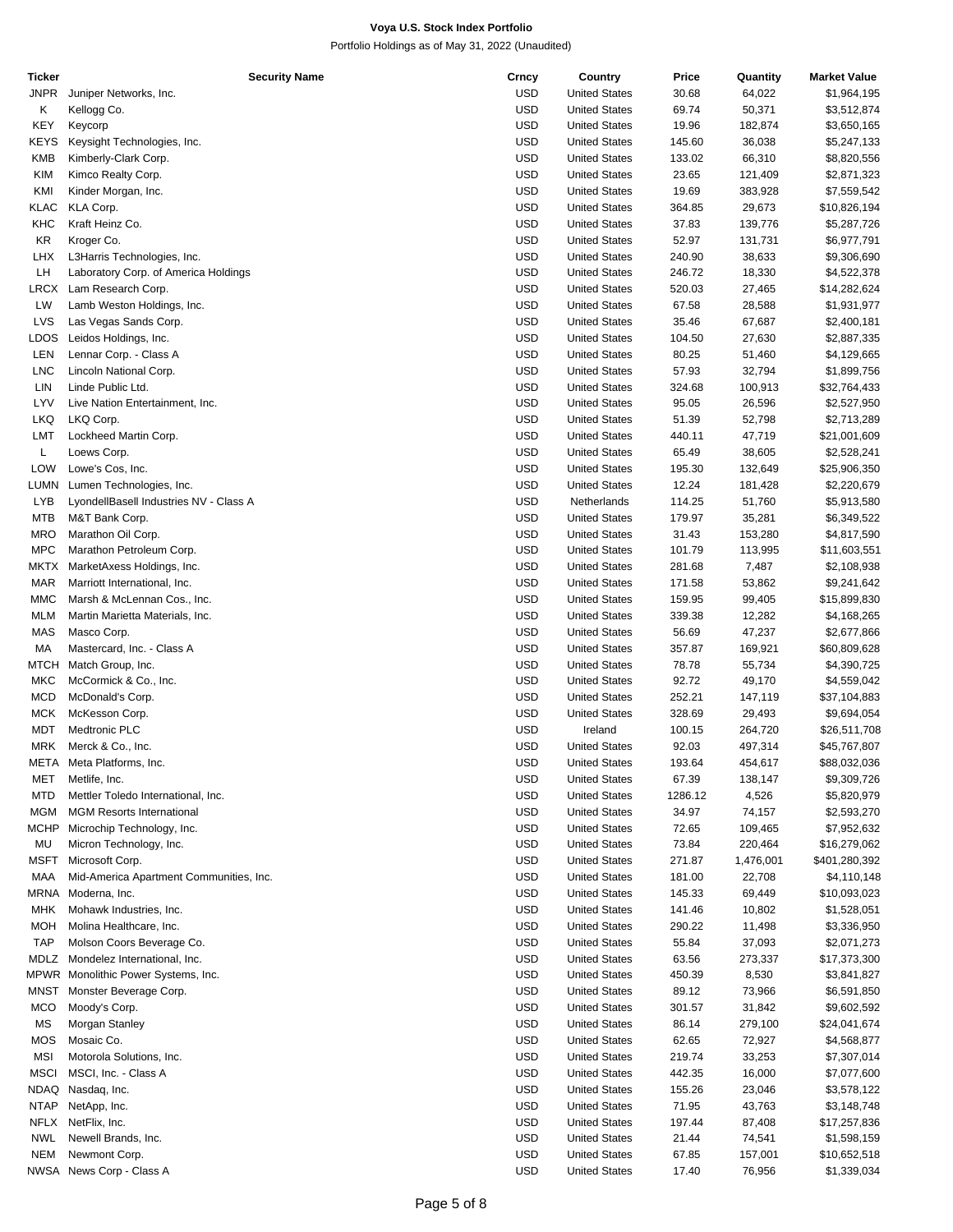| Ticker      | <b>Security Name</b>                  | Crncy      | Country              | Price   | Quantity  | <b>Market Value</b> |
|-------------|---------------------------------------|------------|----------------------|---------|-----------|---------------------|
| <b>NWS</b>  | News Corp - Class B                   | <b>USD</b> | <b>United States</b> | 17.58   | 23,837    | \$419,054           |
| <b>NEE</b>  | NextEra Energy, Inc.                  | <b>USD</b> | <b>United States</b> | 75.69   | 386,310   | \$29,239,804        |
| <b>NLSN</b> | Nielsen Holdings PLC                  | <b>USD</b> | <b>United States</b> | 25.56   | 70,641    | \$1,805,584         |
| <b>NKE</b>  | Nike, Inc.                            | <b>USD</b> | <b>United States</b> | 118.85  | 251,279   | \$29,864,509        |
| NI          | NiSource, Inc.                        | <b>USD</b> | <b>United States</b> | 31.45   | 77,317    | \$2,431,620         |
| NDSN        | Nordson Corp.                         | <b>USD</b> | <b>United States</b> | 217.88  | 10,654    | \$2,321,294         |
|             |                                       |            |                      |         |           |                     |
| <b>NSC</b>  | Norfolk Southern Corp.                | <b>USD</b> | <b>United States</b> | 239.66  | 47,208    | \$11,313,869        |
| NTRS        | Northern Trust Corp.                  | <b>USD</b> | <b>United States</b> | 111.75  | 40,905    | \$4,571,134         |
| <b>NOC</b>  | Northrop Grumman Corp.                | <b>USD</b> | <b>United States</b> | 467.97  | 28,890    | \$13,519,653        |
|             | NLOK NortonLifeLock, Inc.             | <b>USD</b> | <b>United States</b> | 24.34   | 114,558   | \$2,788,342         |
| <b>NCLH</b> | Norwegian Cruise Line Holdings Ltd.   | <b>USD</b> | <b>United States</b> | 16.01   | 82,079    | \$1,314,085         |
| <b>NRG</b>  | NRG Energy, Inc.                      | <b>USD</b> | <b>United States</b> | 46.04   | 48,204    | \$2,219,312         |
| <b>NUE</b>  | Nucor Corp.                           | <b>USD</b> | <b>United States</b> | 132.46  | 53,552    | \$7,093,498         |
| NVDA        | Nvidia Corp.                          | <b>USD</b> | <b>United States</b> | 186.72  | 492,206   | \$91,904,704        |
| <b>NVR</b>  | NVR, Inc.                             | <b>USD</b> | <b>United States</b> | 4450.62 | 645       | \$2,870,650         |
| <b>NXPI</b> | NXP Semiconductor NV - NXPI - US      | <b>USD</b> | Netherlands          | 189.76  | 52,358    | \$9,935,454         |
|             |                                       |            |                      |         |           |                     |
| <b>ORLY</b> | O'Reilly Automotive, Inc.             | <b>USD</b> | <b>United States</b> | 637.17  | 13,266    | \$8,452,697         |
| OXY         | Occidental Petroleum Corp.            | <b>USD</b> | <b>United States</b> | 69.31   | 174,690   | \$12,107,764        |
| <b>ODFL</b> | Old Dominion Freight Line             | <b>USD</b> | <b>United States</b> | 258.24  | 18,341    | \$4,736,380         |
| OMC         | <b>Omnicom Group</b>                  | <b>USD</b> | <b>United States</b> | 74.61   | 41,147    | \$3,069,978         |
| OKE         | Oneok, Inc.                           | <b>USD</b> | <b>United States</b> | 65.85   | 87,797    | \$5,781,432         |
| ORCL        | Oracle Corp.                          | <b>USD</b> | <b>United States</b> | 71.92   | 310,201   | \$22,309,656        |
| <b>OGN</b>  | Organon & Co.                         | <b>USD</b> | <b>United States</b> | 37.96   | 49,920    | \$1,894,963         |
| <b>OTIS</b> | Otis Worldwide Corp.                  | <b>USD</b> | <b>United States</b> | 74.40   | 83,668    | \$6,224,899         |
| <b>PCAR</b> | Paccar, Inc.                          | <b>USD</b> | <b>United States</b> | 86.84   | 68,377    | \$5,937,859         |
|             |                                       |            |                      |         |           |                     |
| <b>PKG</b>  | Packaging Corp. of America            | <b>USD</b> | <b>United States</b> | 157.28  | 18,702    | \$2,941,451         |
| PARA        | <b>Paramount Global</b>               | <b>USD</b> | <b>United States</b> | 34.33   | 119,450   | \$4,100,719         |
| PH          | Parker Hannifin Corp.                 | <b>USD</b> | <b>United States</b> | 272.17  | 25,295    | \$6,884,540         |
| PAYX        | Paychex, Inc.                         | <b>USD</b> | <b>United States</b> | 123.83  | 63,214    | \$7,827,790         |
| <b>PAYC</b> | Paycom Software, Inc.                 | <b>USD</b> | <b>United States</b> | 284.34  | 9,480     | \$2,695,543         |
| <b>PYPL</b> | PayPal Holdings, Inc.                 | <b>USD</b> | <b>United States</b> | 85.21   | 229,369   | \$19,544,532        |
| PENN        | Penn National Gaming, Inc.            | <b>USD</b> | <b>United States</b> | 31.96   | 32,707    | \$1,045,316         |
| <b>PNR</b>  | Pentair PLC                           | <b>USD</b> | <b>United States</b> | 50.17   | 32,580    | \$1,634,539         |
| PEP         | PepsiCo, Inc.                         | <b>USD</b> | <b>United States</b> | 167.75  | 272,377   | \$45,691,242        |
|             |                                       |            |                      |         |           |                     |
| PKI         | PerkinElmer, Inc.                     | <b>USD</b> | <b>United States</b> | 149.67  | 24,847    | \$3,718,850         |
| PFE         | Pfizer, Inc.                          | <b>USD</b> | <b>United States</b> | 53.04   | 1,105,075 | \$58,613,178        |
| <b>PM</b>   | Philip Morris International, Inc.     | <b>USD</b> | <b>United States</b> | 106.25  | 305,134   | \$32,420,488        |
| <b>PSX</b>  | Phillips 66                           | <b>USD</b> | <b>United States</b> | 100.81  | 92,112    | \$9,285,811         |
| <b>PNW</b>  | Pinnacle West Capital Corp.           | <b>USD</b> | <b>United States</b> | 77.65   | 22,212    | \$1,724,762         |
| <b>PXD</b>  | Pioneer Natural Resources Co.         | <b>USD</b> | <b>United States</b> | 277.94  | 44,701    | \$12,424,196        |
| <b>PNC</b>  | PNC Financial Services Group, Inc.    | <b>USD</b> | <b>United States</b> | 175.41  | 82,691    | \$14,504,828        |
|             | POOL Pool Corp.                       | <b>USD</b> | <b>United States</b> | 398.62  | 7,893     | \$3,146,308         |
| <b>PPG</b>  | PPG Industries, Inc.                  | <b>USD</b> | <b>United States</b> | 126.49  | 46,740    | \$5,912,143         |
| PPL         | PPL Corp.                             | <b>USD</b> | <b>United States</b> | 30.18   | 147,803   | \$4,460,695         |
| <b>PFG</b>  |                                       | <b>USD</b> |                      |         |           |                     |
|             | Principal Financial Group, Inc.       |            | <b>United States</b> | 72.93   | 47,831    | \$3,488,315         |
| PG          | Procter & Gamble Co.                  | <b>USD</b> | <b>United States</b> | 147.88  | 471,940   | \$69,790,487        |
| <b>PGR</b>  | Progressive Corp.                     | <b>USD</b> | <b>United States</b> | 119.38  | 115,058   | \$13,735,624        |
| PLD         | ProLogis, Inc.                        | <b>USD</b> | <b>United States</b> | 127.48  | 145,693   | \$18,572,944        |
| PRU         | Prudential Financial, Inc.            | <b>USD</b> | <b>United States</b> | 106.25  | 74,422    | \$7,907,338         |
| <b>PTC</b>  | PTC, Inc.                             | <b>USD</b> | <b>United States</b> | 116.53  | 20,723    | \$2,414,851         |
| PEG         | Public Service Enterprise Group, Inc. | <b>USD</b> | <b>United States</b> | 68.54   | 99,556    | \$6,823,568         |
| <b>PSA</b>  | Public Storage, Inc.                  | <b>USD</b> | <b>United States</b> | 330.64  | 30,036    | \$9,931,103         |
| <b>PHM</b>  | Pulte Group, Inc.                     | <b>USD</b> | <b>United States</b> | 45.26   | 48,955    | \$2,215,703         |
| <b>PVH</b>  | PVH Corp.                             | <b>USD</b> | <b>United States</b> | 70.87   | 13,777    | \$976,376           |
|             |                                       |            |                      |         |           |                     |
| QRVO        | Qorvo, Inc.                           | <b>USD</b> | <b>United States</b> | 111.75  | 21,348    | \$2,385,639         |
| QCOM        | Qualcomm, Inc.                        | <b>USD</b> | <b>United States</b> | 143.22  | 221,886   | \$31,778,513        |
| <b>PWR</b>  | Quanta Services, Inc.                 | <b>USD</b> | <b>United States</b> | 119.00  | 28,056    | \$3,338,664         |
| DGX         | Quest Diagnostics, Inc.               | <b>USD</b> | <b>United States</b> | 141.02  | 23,429    | \$3,303,958         |
| <b>RL</b>   | Ralph Lauren Corp.                    | <b>USD</b> | <b>United States</b> | 101.09  | 9,113     | \$921,233           |
| RJF         | Raymond James Financial, Inc.         | <b>USD</b> | <b>United States</b> | 98.49   | 36,786    | \$3,623,053         |
| <b>RTX</b>  | Raytheon Technologies Corp.           | <b>USD</b> | <b>United States</b> | 95.12   | 293,814   | \$27,947,588        |
| O           | Realty Income Corp.                   | <b>USD</b> | <b>United States</b> | 68.22   | 111,388   | \$7,598,889         |
| <b>REG</b>  | Regency Centers Corp.                 | <b>USD</b> | <b>United States</b> | 68.21   | 30,338    | \$2,069,355         |
| REGN        |                                       | <b>USD</b> | <b>United States</b> | 664.74  |           |                     |
|             | Regeneron Pharmaceuticals, Inc.       |            |                      |         | 21,010    | \$13,966,187        |
| RF          | Regions Financial Corp.               | <b>USD</b> | <b>United States</b> | 22.09   | 185,463   | \$4,096,878         |
| <b>RSG</b>  | Republic Services, Inc.               | <b>USD</b> | <b>United States</b> | 133.84  | 41,118    | \$5,503,233         |
| <b>RMD</b>  | Resmed, Inc.                          | <b>USD</b> | <b>United States</b> | 203.46  | 28,791    | \$5,857,817         |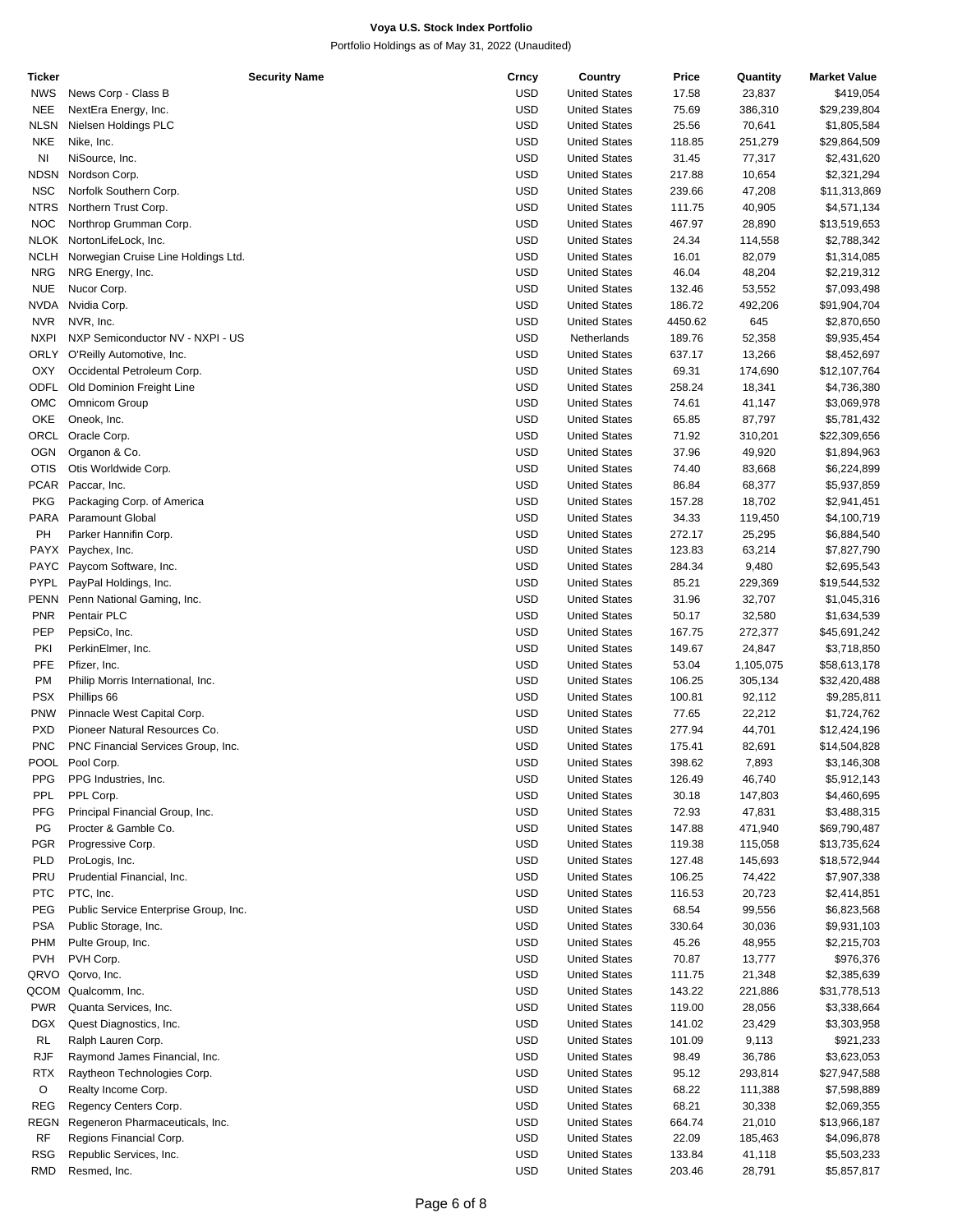| Ticker      | <b>Security Name</b>                     | Crncy      | Country              | Price   | Quantity | <b>Market Value</b> |
|-------------|------------------------------------------|------------|----------------------|---------|----------|---------------------|
| RHI         | Robert Half International, Inc.          | <b>USD</b> | <b>United States</b> | 90.15   | 21,556   | \$1,943,273         |
| ROK         | Rockwell Automation, Inc.                | <b>USD</b> | <b>United States</b> | 213.20  | 22,877   | \$4,877,376         |
| ROL         | Rollins, Inc.                            | <b>USD</b> | <b>United States</b> | 35.46   | 44,563   | \$1,580,204         |
| <b>ROP</b>  | Roper Technologies, Inc.                 | <b>USD</b> | <b>United States</b> | 442.44  | 20,768   | \$9,188,594         |
| ROST        | Ross Stores, Inc.                        | <b>USD</b> | <b>United States</b> | 85.02   | 69,564   | \$5,914,331         |
| <b>RCL</b>  | Royal Caribbean Cruises Ltd.             | <b>USD</b> | <b>United States</b> | 58.07   | 44,149   | \$2,563,732         |
| <b>SPGI</b> | S&P Global, Inc.                         | <b>USD</b> | <b>United States</b> | 349.48  | 69,734   | \$24,370,638        |
|             | S&P500 EMINI FUT Jun22                   | <b>USD</b> | <b>United States</b> | 4131.25 | 388      | \$80,146,250        |
|             |                                          | <b>USD</b> |                      |         |          |                     |
| <b>CRM</b>  | Salesforce, Inc.                         |            | <b>United States</b> | 160.24  | 193,929  | \$31,075,183        |
| SBAC        | SBA Communications Corp.                 | <b>USD</b> | <b>United States</b> | 336.61  | 21,417   | \$7,209,176         |
| <b>SLB</b>  | Schlumberger NV                          | <b>USD</b> | <b>United States</b> | 45.96   | 276,301  | \$12,698,794        |
| <b>STX</b>  | Seagate Technology Holdings PLC          | <b>USD</b> | <b>United States</b> | 84.67   | 39,649   | \$3,357,081         |
| <b>SEE</b>  | Sealed Air Corp.                         | <b>USD</b> | <b>United States</b> | 62.18   | 29,170   | \$1,813,791         |
| SRE         | Sempra Energy                            | <b>USD</b> | <b>United States</b> | 163.86  | 62,872   | \$10,302,206        |
| <b>NOW</b>  | ServiceNow, Inc.                         | <b>USD</b> | <b>United States</b> | 467.47  | 39,376   | \$18,407,099        |
| <b>SHW</b>  | Sherwin-Williams Co.                     | <b>USD</b> | <b>United States</b> | 268.04  | 47,492   | \$12,729,756        |
| SBNY        | Signature Bank                           | <b>USD</b> | <b>United States</b> | 216.27  | 12,351   | \$2,671,151         |
| <b>SPG</b>  | Simon Property Group, Inc.               | <b>USD</b> | <b>United States</b> | 114.65  | 64,698   | \$7,417,626         |
| <b>SWKS</b> | Skyworks Solutions, Inc.                 | <b>USD</b> | <b>United States</b> | 108.87  | 32,290   | \$3,515,412         |
| SNA         | Snap-On, Inc.                            | <b>USD</b> | <b>United States</b> | 221.88  | 10,521   | \$2,334,399         |
| SEDG        | SolarEdge Technologies, Inc.             | <b>USD</b> | Israel               | 272.79  |          | \$2,820,649         |
|             |                                          |            |                      |         | 10,340   |                     |
| SO          | Southern Co.                             | <b>USD</b> | <b>United States</b> | 75.66   | 208,657  | \$15,786,989        |
| LUV         | Southwest Airlines Co.                   | <b>USD</b> | <b>United States</b> | 45.86   | 116,622  | \$5,348,285         |
| SWK         | Stanley Black & Decker, Inc.             | <b>USD</b> | <b>United States</b> | 118.69  | 32,098   | \$3,809,712         |
| SBUX        | Starbucks Corp.                          | <b>USD</b> | <b>United States</b> | 78.50   | 226,474  | \$17,778,209        |
| STT         | State Street Corp.                       | <b>USD</b> | <b>United States</b> | 72.49   | 72,056   | \$5,223,339         |
| <b>STE</b>  | STERIS Public Ltd. Co.                   | <b>USD</b> | <b>United States</b> | 228.20  | 19,713   | \$4,498,507         |
| SYK         | Stryker Corp.                            | <b>USD</b> | <b>United States</b> | 234.50  | 66,102   | \$15,500,919        |
| <b>SIVB</b> | <b>SVB Financial Group</b>               | <b>USD</b> | <b>United States</b> | 488.57  | 11,566   | \$5,650,801         |
| SYF         | Synchrony Financial                      | <b>USD</b> | <b>United States</b> | 37.04   | 102,629  | \$3,801,378         |
| <b>SNPS</b> | Synopsys, Inc.                           | <b>USD</b> | <b>United States</b> | 319.20  | 30,209   | \$9,642,713         |
| SYY         | Sysco Corp.                              | <b>USD</b> | <b>United States</b> | 84.18   | 99,907   | \$8,410,171         |
|             | TMUS T-Mobile US, Inc.                   | <b>USD</b> | <b>United States</b> | 133.29  | 115,596  | \$15,407,791        |
|             | TROW T. Rowe Price Group, Inc.           | <b>USD</b> |                      |         |          |                     |
|             |                                          |            | <b>United States</b> | 127.09  | 45,125   | \$5,734,936         |
|             | TTWO Take-Two Interactive Software, Inc. | <b>USD</b> | <b>United States</b> | 124.53  | 31,125   | \$3,875,996         |
| TPR         | Tapestry, Inc.                           | <b>USD</b> | <b>United States</b> | 34.50   | 51,975   | \$1,793,138         |
| <b>TGT</b>  | Target Corp.                             | <b>USD</b> | <b>United States</b> | 161.88  | 94,331   | \$15,270,302        |
| TEL         | TE Connectivity Ltd.                     | <b>USD</b> | <b>United States</b> | 129.39  | 64,100   | \$8,293,899         |
| TDY         | Teledyne Technologies, Inc.              | <b>USD</b> | <b>United States</b> | 405.15  | 9,186    | \$3,721,708         |
| <b>TFX</b>  | Teleflex, Inc.                           | <b>USD</b> | <b>United States</b> | 287.74  | 9,223    | \$2,653,826         |
| TER         | Teradyne, Inc.                           | <b>USD</b> | <b>United States</b> | 109.26  | 32,093   | \$3,506,481         |
|             | TSLA Tesla, Inc.                         | <b>USD</b> | <b>United States</b> | 758.26  | 164,818  | \$124,974,897       |
| TXN         | Texas Instruments, Inc.                  | <b>USD</b> | <b>United States</b> | 176.76  | 181,830  | \$32,140,271        |
| <b>TXT</b>  | Textron, Inc.                            | <b>USD</b> | <b>United States</b> | 65.29   | 43,398   | \$2,833,455         |
| <b>TMO</b>  | Thermo Fisher Scientific, Inc.           | <b>USD</b> | <b>United States</b> | 567.57  | 77,581   | \$44,032,648        |
| <b>TJX</b>  | TJX Cos., Inc.                           | <b>USD</b> | <b>United States</b> | 63.57   | 234,857  | \$14,929,859        |
|             |                                          |            |                      |         |          |                     |
| TSCO        | Tractor Supply Co.                       | <b>USD</b> | <b>United States</b> | 187.36  | 22,408   | \$4,198,363         |
| ΤT          | Trane Technologies PLC                   | <b>USD</b> | Ireland              | 138.06  | 45,980   | \$6,347,999         |
| <b>TDG</b>  | TransDigm Group, Inc.                    | <b>USD</b> | <b>United States</b> | 605.37  | 10,374   | \$6,280,108         |
| <b>TRV</b>  | Travelers Cos, Inc.                      | <b>USD</b> | <b>United States</b> | 179.04  | 47,488   | \$8,502,252         |
| TRMB        | Trimble, Inc.                            | <b>USD</b> | <b>United States</b> | 68.05   | 49,419   | \$3,362,963         |
| <b>TFC</b>  | Truist Financial Corp.                   | <b>USD</b> | <b>United States</b> | 49.74   | 262,817  | \$13,072,518        |
|             | TWTR Twitter, Inc.                       | <b>USD</b> | <b>United States</b> | 39.60   | 157,429  | \$6,234,188         |
| <b>TYL</b>  | Tyler Technologies, Inc.                 | <b>USD</b> | <b>United States</b> | 355.82  | 8,067    | \$2,870,400         |
| TSN         | Tyson Foods, Inc.                        | <b>USD</b> | <b>United States</b> | 89.61   | 57,579   | \$5,159,654         |
| <b>UDR</b>  | UDR, Inc.                                | <b>USD</b> | <b>United States</b> | 47.80   | 58,880   | \$2,814,464         |
| ULTA        | Ulta Beauty, Inc.                        | <b>USD</b> | <b>United States</b> | 423.10  | 10,655   | \$4,508,131         |
| UAA         | Under Armour, Inc. - Class A             | <b>USD</b> | <b>United States</b> | 10.58   | 37,141   | \$392,952           |
|             |                                          |            |                      |         |          |                     |
| UA          | Under Armour, Inc. - Class C             | <b>USD</b> | <b>United States</b> | 9.70    | 42,343   | \$410,727           |
| <b>UNP</b>  | Union Pacific Corp.                      | <b>USD</b> | <b>United States</b> | 219.78  | 125,394  | \$27,559,093        |
| UAL         | United Airlines Holdings, Inc.           | <b>USD</b> | <b>United States</b> | 47.63   | 63,752   | \$3,036,508         |
| <b>UPS</b>  | United Parcel Service, Inc. - Class B    | <b>USD</b> | <b>United States</b> | 182.25  | 143,558  | \$26,163,446        |
| URI         | United Rentals, Inc.                     | <b>USD</b> | <b>United States</b> | 298.18  | 14,258   | \$4,251,450         |
| UNH         | UnitedHealth Group, Inc.                 | <b>USD</b> | <b>United States</b> | 496.78  | 185,434  | \$92,119,903        |
| UHS         | Universal Health Services, Inc.          | <b>USD</b> | <b>United States</b> | 124.61  | 14,396   | \$1,793,886         |
| <b>USB</b>  | US Bancorp                               | <b>USD</b> | <b>United States</b> | 53.07   | 265,878  | \$14,110,145        |
| <b>VLO</b>  | Valero Energy Corp.                      | <b>USD</b> | <b>United States</b> | 129.60  | 80,493   | \$10,431,893        |